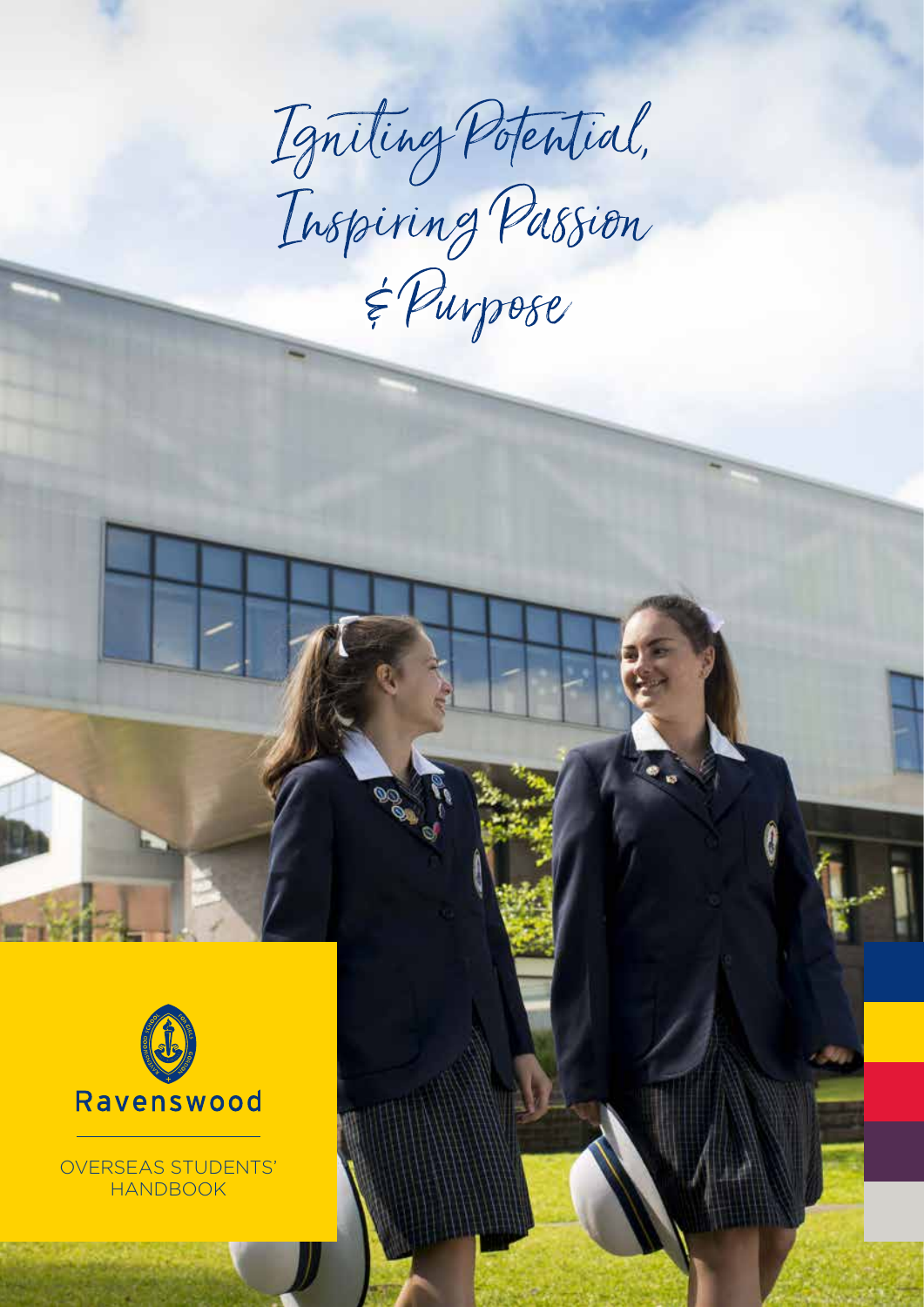## **LIVING IN SYDNEY**

Sydney, with a population of over five million, is the largest and most populous city in Australia. It is the capital of New South Wales and renowned for its magnificent harbour and, golden beaches including the world famous Bondi and Manly. The world heritage listed Blue Mountains borders Sydney's metropolitan area.

The heart of Sydney is its central business area with historic sandstone buildings, modern skyscrapers, the iconic Opera House and a range of restaurants, sporting facilities and theatres. The lifestyle is relaxed and Sydneysiders enjoy a pleasant climate year round. Summers are warm with an average temperature of 26 degrees Celsius, whilst winters average 17 degrees Celsius.

Sydneysiders pride themselves on their cultural diversity and friendliness.

## **AUSTRALIAN EDUCATION**

Australia enjoys high education standards. Currently over 800,000 overseas students are studying at Australian schools and universities including the prestigious University of Sydney, University of New South Wales and UTS. For further information visit www.studyinaustralia. gov.au.

The Australian school year commences in late January and concludes in December. The school year is divided into four terms of between 9 and 11 weeks in length. There is a short break after Term 1, followed by two breaks of between two or three weeks at the end of Terms 2 and 3. A longer summer vacation occurs during December and January.

New South Wales schools have thirteen years of formal school education, commencing with Kindergarten (at five years of age). Students have seven years of primary education, followed by six years of secondary education. At the end of Year 12, students sit for the Higher School Certificate (HSC). Some schools offer alternative programs in Years 11 and 12, including the International Baccalaureate Diploma.

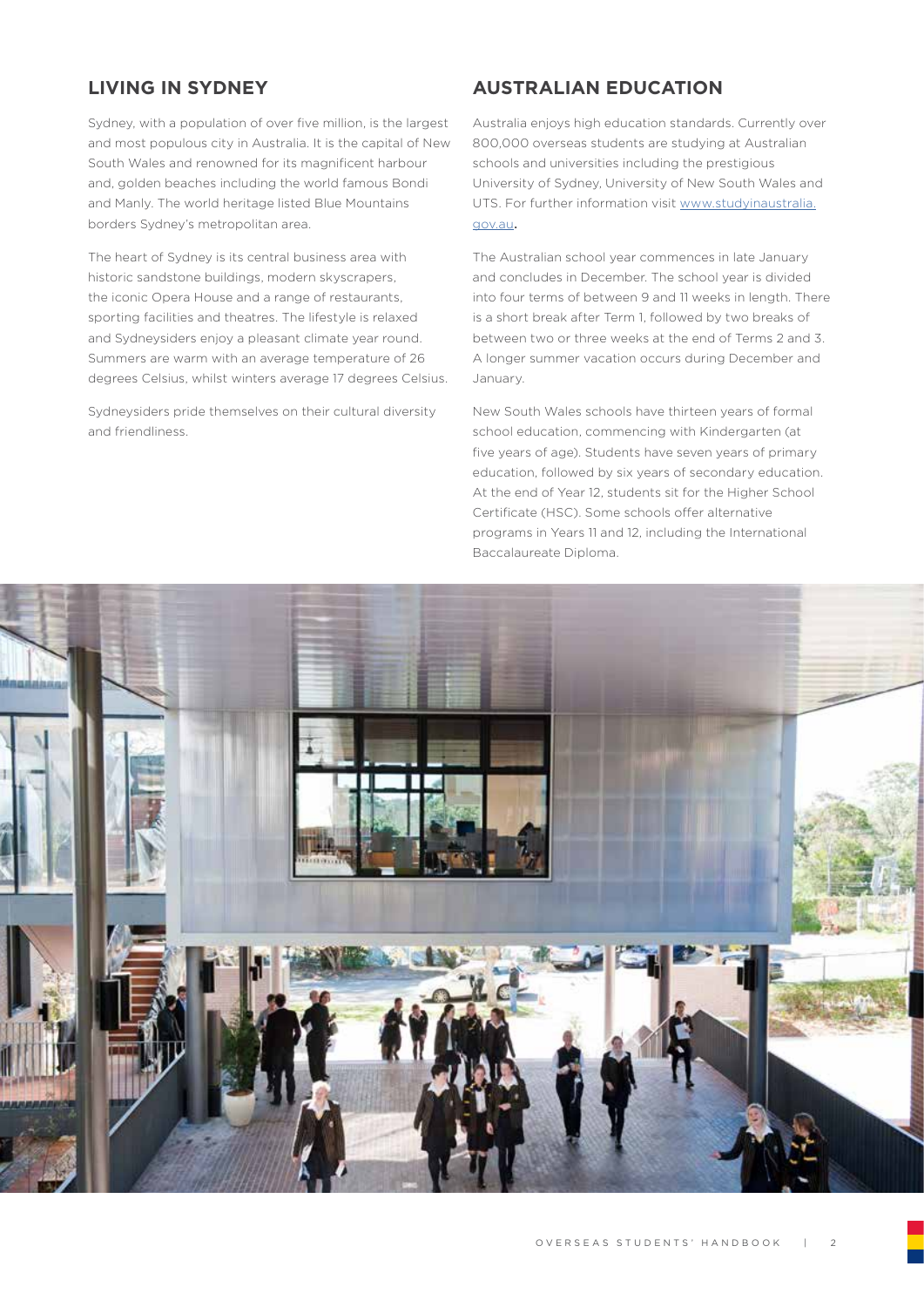### **STUDYING AT RAVENSWOOD SCHOOL FOR GIRLS**

Ravenswood is a Uniting Church, Kindergarten to Year 12 Day and Boarding school which aims to equip and inspire girls to participate in, and contribute to our evolving global society. Based in Gordon on Sydney's North Shore, we are one of Australia's leading independent girls' schools, offering holistic education with a strong academic focus.

As a non-selective school, we accept girls of all talents and abilities, faiths and cultures. The uniqueness of our school comes from our personalised approach and our concern with developing the whole person through academic, social, emotional and spiritual growth. At Ravenswood, our aim is to develop compassionate, connected, articulate young women who have the confidence to succeed, no matter where their journey takes them.

Ravenswood is dedicated to excellence in education for girls and the realisation of each child's potential, providing a balanced curriculum encompassing spiritual, academic, cultural, physical and practical areas of learning.

We are guided by our Christian ethos and our Guiding Principles of Excellence, Respect, Optimism, Courage and Compassion. These provide the framework that guide our day-to–day behaviours as a school community. The Guiding Principles are collectively embraced, and consistently applied in all that we do as individuals, and as a school.

Ravenswood is wholeheartedly committed to the best in education for girls. Each girl is valued for her unique capacity to contribute to the life of the school. A sense of self-worth is encouraged by providing an atmosphere in which every girl may reach her individual potential, choosing from the many areas of learning and endeavour offered by the wide range of curricular and co-curricular activities.

Ravenswood encourages each student to apply themselves with determination, maturity and focus. This is reflected in consistent academic results encapsulated in 2018 with a student achieving a perfect IB score of 45, which converts to an ATAR of 99.95. Forty four per cent of the Class of 2018, both HSC and IB students, achieved an ATAR at or above 90. Furthermore, 28% of the combined cohort achieved an ATAR at or above 95, an outstanding outcome for a proudly non-selective school. Fifty-three Ravenswood girls were placed on the Distinguished Achievers list in the Higher School Certificate, with 134 mentions between them. Of the thirty two Ravenswood girls who sat the IB, five attained ATARs above 99 and 61% achieved an ATAR over 90.

We are recognised as one of the world leading girls' schools in Positive Education and Ravenswood is the first school in New South Wales to adopt a Visible Wellbeing approach. Positive Education offers a range of evidence-

based approaches that promote wellbeing and resilience within an educational setting. It not only helps develop character but also promotes learning and achievement. We strive to enable our students to discover and develop their own strengths to find a greater sense of engagement and flow so as to optimise their learning and their experiences both within and beyond the classroom. Our aim is to help students establish optimistic habits of mind that are helpful in propelling them forward in their learning and development.

Ravenswood offers girls an opportunity to engage in a wide-range of extra-curricular learning and leadership experiences. Ravenswood has a strong arts community with girls excelling in music, drama and technical production. Girls have the opportunity to join Cadets with our brother school, Knox, and to engage in a range of sporting activities such as tennis, AFL, softball and snowskiing.



The Ravenswood family is a Christian community in which members are able to contribute in an atmosphere of mutual care, respect and encouragement. A willingness to accept responsibility is fostered, and both leadership and participation skills are developed through active involvement in all aspects of school life. Girls are provided with the foundation for lifelong learning.

Ravenswood is blessed with an inclusive and engaged community, reflected in the ongoing involvement of our many parent, school and alumni organisations. We actively partner with both our parents and alumni to ensure that this passion is passed on to our students.

The School Motto — semper ad meliora - always towards better things, affirms the School Philosophy for all members of the school community.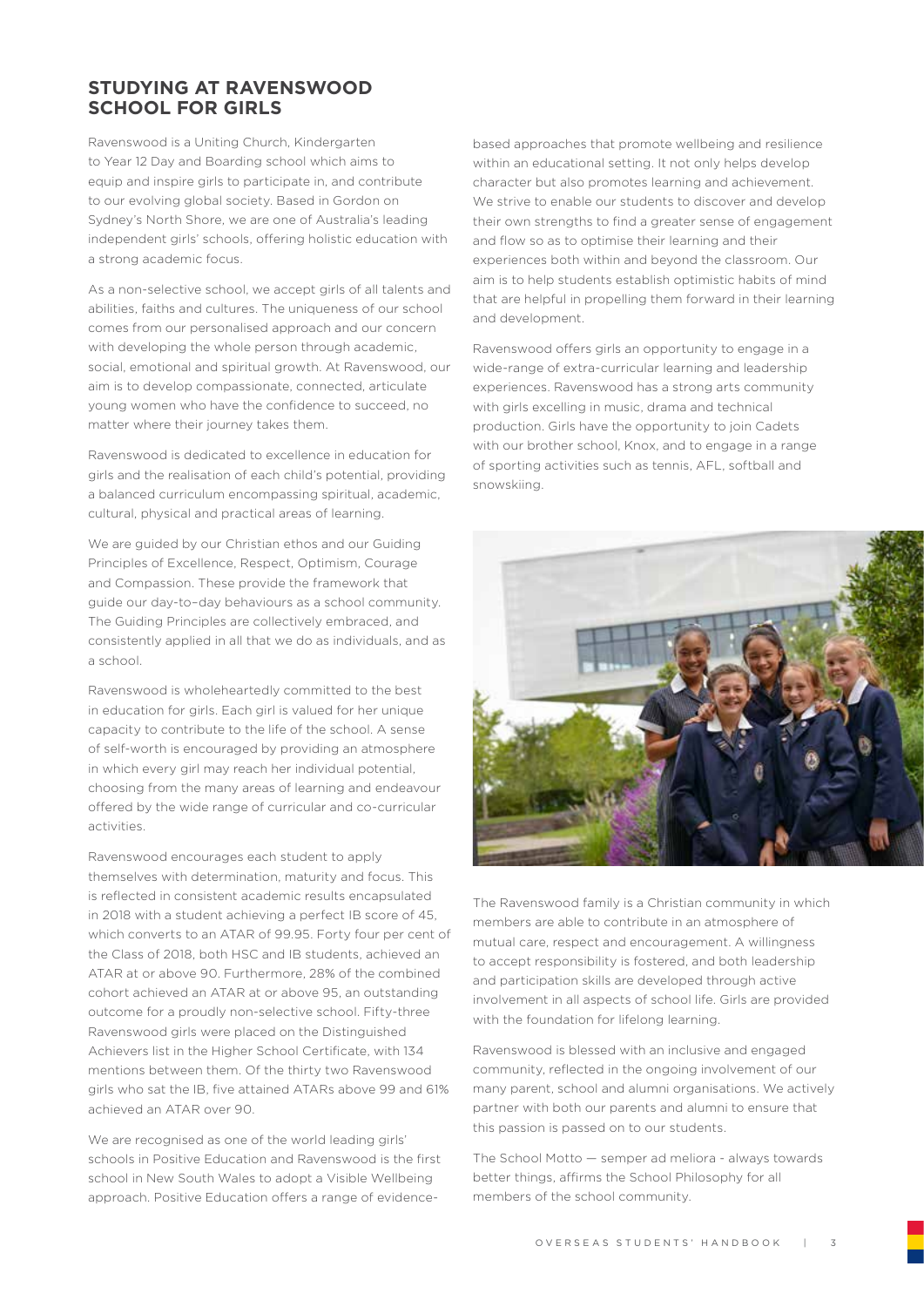## **OVERSEAS STUDENTS**

Ravenswood is an inclusive and friendly community who values its overseas students and is blessed with students from around the world. We welcome overseas students into our Boarding House as well as day girls with a parent holding a relevant business or temporary resident visa managed by the Department of Home Affairs.

The Australian government allows students who are neither Australian citizens nor Australian permanent residents to study in Australia for longer than three months, provided that they take a registered course from a registered provider.

Depending on their country of origin, students can apply for visas on-shore or off-shore. Most overseas students in non-government schools will hold a Visa Subclass 500 (Australian Schools Sector) and are required to pay fees which fully cover the cost of providing their education.

Ravenswood School for Girls is a registered provider for a small number of Full Fee Paying Overseas Students (FFPOS). Our Commonwealth Register of Institutions and Courses for Overseas Students (CRICOS) Provider Number is 02306K.

Ravenswood complies with all legal requirements relating to the enrolment of overseas students and this booklet outlines Ravenswood's policies relating to overseas students. Prospective parents and students are directed to the school's website should they wish to review policies in full.

Ravenswood is a registered provider for the following courses for Full Fee Paying Overseas Students:

Primary - Kindergarten to Year 6 CRICOS course code 041444K

Junior Secondary - Years 7 to 10 CRICOS course code 041445 L

Senior secondary - Years 11 and 12 CRICOS course code 041446G

A Full Fee Paying Overseas Student requires a student visa to attend school in Australia. Australian or New Zealand citizens, or those carrying permanent or temporary resident visas or refugees, do not require a student visa to attend the school.

Note: All prospective overseas students will be required to sit the Australian Education Assessment Services (AEAS) testing, either in their own country or in Australia, and at their own expense. Further information about the AEAS test is available on their website at www.aeas.com.au.

### **OVERSEAS STUDENTS' WELFARE AND ACCOMMODATION**

Ravenswood places high importance on caring for our overseas students' wellbeing and ensuring that their accommodation is safe and inclusive.

### **STUDENTS LIVING WITH A PARENT OR GRANDPARENT**

Overseas students in the Junior School with a student visa (500) must be living at all times with a parent or grandparent.

Overseas students from Years 7 to 12 may choose to live with a parent or grandparent or, alternatively, become a member of our Boarding community (subject to availability). As a visa condition, all overseas students' passports are checked every six months by a representative of the school to ensure that they are current and therefore in compliance with visa conditions.

## **THE BOARDING HOUSE**

Ravenswood has been a Boarding school since 1935, for girls from country NSW and interstate, as well as from many overseas countries. Ravenswood offers a boutique boarding experience for up to 50 students in Years 7–12. The Ravenswood Residential College (RRC) is a home away from home and offers a safe and caring environment for all Boarders. . Local, rural, interstate and overseas students form a 'family' community, where they share experiences and develop the independent living skills required post school.

All the facilities of home are provided for our Boarders throughout the school term. With the close proximity to school, students are able to participate in many school activities which require early morning and late evening involvement.

Overseas boarders will be issued with the Confirmation of Appropriate Accommodation/Welfare Arrangements (CAWW) form.

Further information can be found in the Boarding Handbook and on the Fees page at www.ravenswood. nsw.edu.au.

## **HOMESTAY**

Ravenswood does not offer homestay accommodation. All overseas students not residing with their parents or approved relatives, must reside in the boarding house to be eligible for enrolment.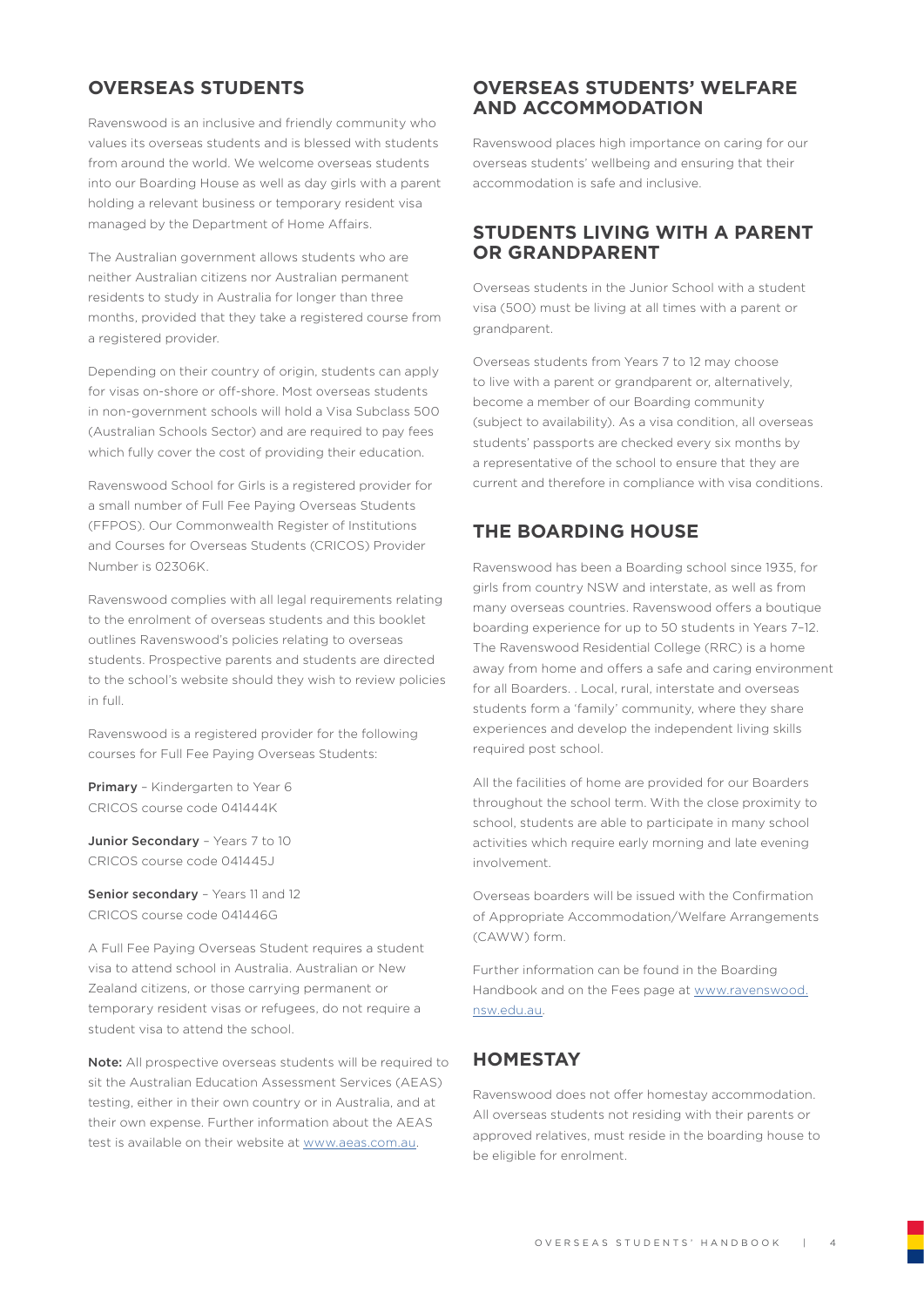## **GUARDIANS**

Overseas students residing in the Boarding House are required to provide a suitable guardian. A guardian must be a person who can act on behalf of the student's parents and be contacted by Ravenswood to give written permission for outings and medical assistance and to be contactable by phone in the event of an emergency.

A guardian must be over 21 years old, be proficient in English, and reside in or close to Sydney. The guardian must be known to the student and be able to provide safe, comfortable accommodation in the event of illness, or should the student need accommodation during school holidays or at any other time when the boarding house may be closed. The guardian should be willing to assist the student with support and advice whilst attending Ravenswood and to attend parent/teacher meetings with staff in person as required.

## **OVERSEAS STUDENT HEALTH COVER (OSHC)**

As a condition of the student visa (500 visas) all overseas students must have medical and hospital Overseas Student Health Cover (OSHC) insurance for the duration of their visa. This must be arranged independently as a condition of the CoE. Ravenswood's preferred provider is Medibank Private. A copy of the certificate must be probvided to the Head of Enrolments prior to commencement.

## **SUPPORT AND COMPLIANCE**

Overseas students are required to meet with the Coordinator International Students each term to discuss their progress. This is also an opportunity for students to express any concerns they may have regarding their stay and studies in Australia. At the commencement of each semester students are required to provide evidence of their passport to ensure compliance with their visa conditions.

Students are responsible for informing the school immediately of any changes to their personal details.

### **ACADEMIC AND PASTORAL SUPPORT**

Ravenswood has embedded positive education into its community and approach to learning. The school actively works to promote the academic success and wellbeing of each student.

## **WELLBEING**

Each year group has a Year Coordinator who is the point of liaison between families, students and the school. Students are placed into small Mentor groups where they develop bonds with their peers and are under the pastoral care of a Mentor teacher.

The school has in house counsellors who students are able to access as needed.

As a Uniting Church School, Ravenswood has a chaplain who guides the spiritual needs of the school.

The Director of Boarding and Coordinator International Students assist new students to settle into their life in Australia and with any day to day concerns.

## **ACADEMIC SUPPORT**

Ravenswood offers specialised language programs to support the language needs of overseas students.

In the Junior School, English as a Second Language (EAL/D) teachers work closely with class teachers from Kindergarten to Year 6 to provide effective language support. Support is provided through a combination of:

- Small group withdrawal
- In class support
- Before School Classes (Years 3/ 4 and Years 5/ 6)
- In the Senior School, our specialist EAL/D teachers work with students to ensure that they reach the language proficiency necessary to achieve course outcomes. Programs offered include:

English Language Studies elective (Years 7 to 10).

EAL/D English – for students completing the Higher School Certificate (Years 11 and 12).

IB English B – for students completing the International Baccalaureate (Years 11 and 12).

The Head of Learning Innovation and the Coordinator Academic Studies or International Baccalaureate Coordinator oversee a range of programs and ensure that the academic progress of each student is monitored and interventions put in place as necessary. The Director Student Analytics, Head of Senior School and Year Coordinator assist with monitoring student progress.

Specialised support is provided by the Learning Enrichment Department who cater for girls with specific learning needs, including Gifted and Talented students.

A range of extra support programs is available, including after school homework clubs run by the English and Mathematics Department.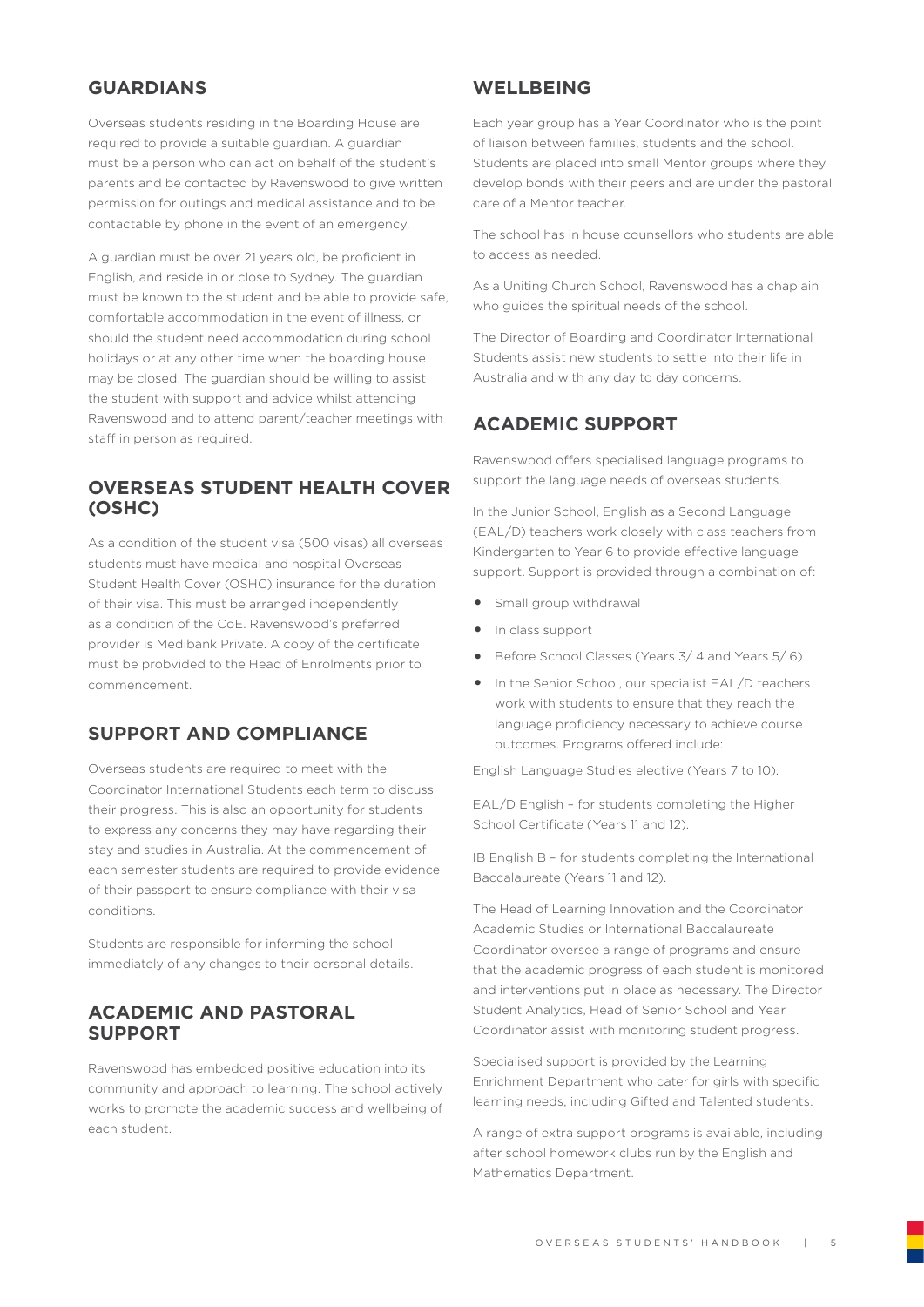## **ENROLMENT**

The Head of Enrolments manages the application process and arranges the Confirmation of Enrolment (CoE) for students applying for student visas.

## **CRITICAL INCIDENTS**

In the event of a critical incident or allegation, the Principal should be contacted in the first instance.



### **ATTENDANCE**

All students are required to attend school from the first to the last day each term. A boarders' travel day is provided on the final day of each term. Extended leave for overseas home visits is not permitted and parents must notify the school requesting approval for any leave outside of school term. Parents must inform the school where, and with whom, the student will spend her school holidays.

It is a visa requirement that students must attend a minimum of 80 percent of scheduled classes. Any absences must be advised in writing and a medical certificate from a registered medical practitioner is required after two or more days of absence from school. If the student does not attend school for more than five consecutive days without authorisation, she is at risk of not meeting visa requirements and the student, with her parents and/or guardian, will be required to attend an intervention meeting. Should the student and her parents and/or guardian, fail to attend the intervention meeting or should she fail to meet the requirements of the intervention subsequently, the school will notify the Department of Home Affairs. Further information is available in the school's Overseas Students – Visa Conditions policy.

## **COURSE PROGRESS**

Ravenswood works closely with each student to ensure that they achieve to their potential. Student progression is monitored and recorded. If a student is at risk of not achieving the outcomes of the course, she will be required to meet with the Head of Learning Innovation and the Coordinator Academic Studies or International Baccalaureate Coordinator and an intervention strategy will be implemented. The Director Student Analytics, Head of Senior School and Year Coordinator may also assist with reviewing progress and any interventions.

Each student is provided with information about course requirements as outlined by the NSW Education Standards Authority (NESA). Further information about course requirements is available at www.nesa.nse.edu.au. Information regarding course requirements for the International Baccalaureate will be provided to each student interested in participating in the course. Further information is available at www.ibo.org.

If an overseas student's performance falls below the required level and they are at risk of failing to achieve course outcomes, even though strategies have been implemented to assist the student, including advising parents and guardians, the school has the right to inform the Department of Home Affairs. Further information is available in the school's Overseas Students – Visa Conditions policy.

### **STUDENT ASSESSMENT AND REPORTING**

All students are required to attend all classes and complete homework and assessment tasks in a timely manner. Assessments include class tests, assignments and formal examinations and these are conducted throughout the academic year. A formal report outlining the student's academic progress, approach to learning, and participation in the school community is provided to parents at the end of Semester 1 and Semester 2.

# **CO-CURRICULAR ACTIVITIES**

Every student is encouraged to actively participate in the Ravenswood community. A range of activities are provided to cater for the interests of the students and to promote the development of healthy, well rounded global citizens.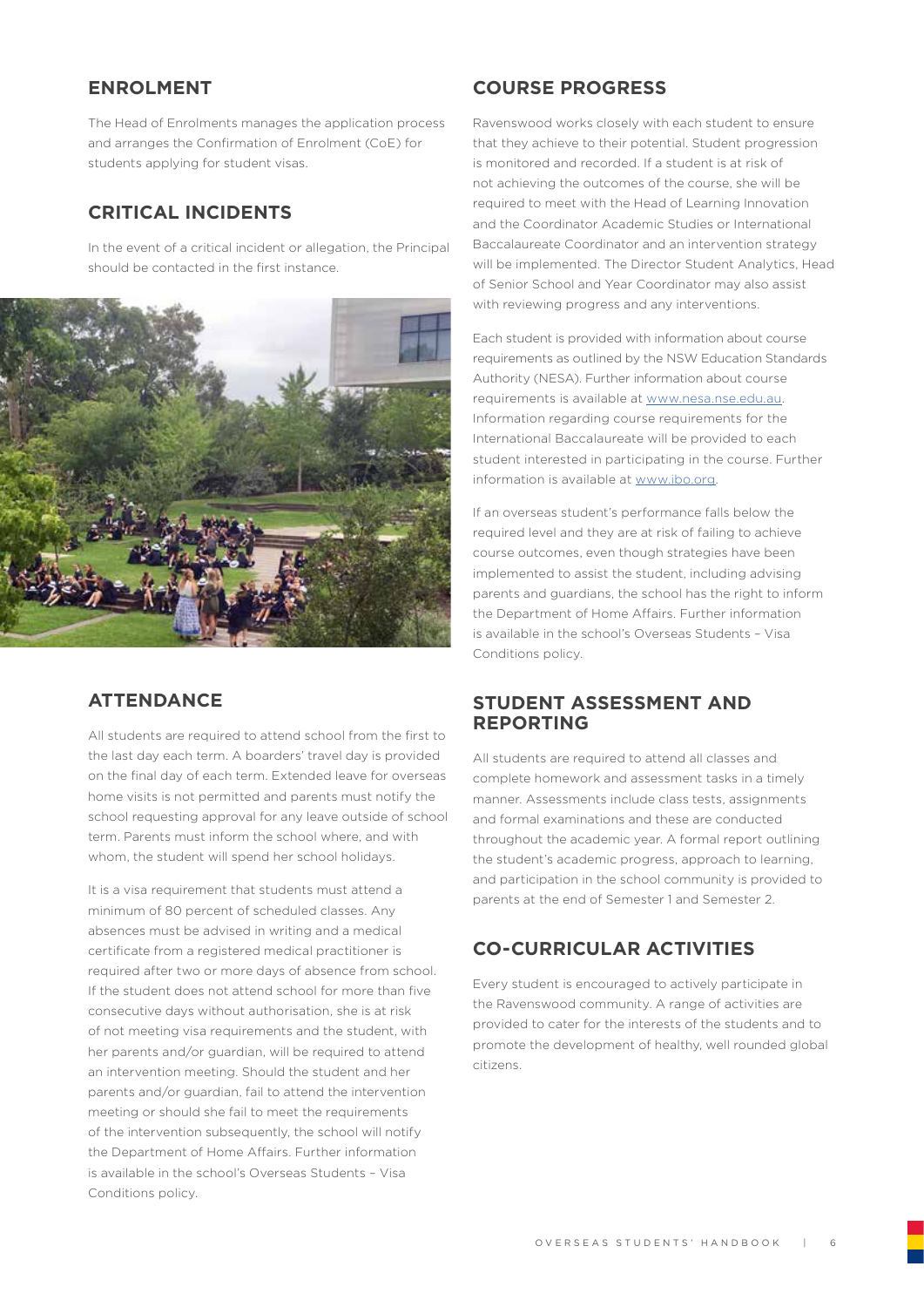# **CADETS**

Ravenswood students have the opportunity to join the Knox Grammar School Army Cadet Unit in Term 4 of Year 8 and may continue the program until Term 2 of Year 12. The program has more than 220 Ravenswood students in a 1,000 strong unit, with many of our girls achieving senior leadership rank.

Involvement in the Cadet Unit encourages service, leadership, teamwork and outdoor skills. Students develop confidence and learn to be self-sufficient, whilst engaging in activities that are both mentally and physically challenging.

# **CLUBS**

Students have an opportunity to foster existing interests and develop new skills in one of the school's many clubs.

In the Junior School, there are numerous clubs available including Code Club, Bake and Create, Fashion and Design, Crochet/Knitting Club, Minecraft Club, Peer Support, Technology Maker Club and Ravenswood Environmental Protection Agency (REPA).

Senior school students are encouraged to join one of the many clubs including Fashion and Design, REPA, Community Problem Solving, Ted-Ed Club and Yoga.

# **CRUSADERS**

Crusaders (CRU) is an inter-denominational Christian fellowship group where students meet weekly and learn about faith whilst supporting one another in an environment of fun and friendship.

## **DEBATING**

Debating is a dynamic co-curricular program that offers girls the opportunity to develop confidence, public speaking and team work skills. Debating is open to girls from Years 5 to 12.

# **THE DUKE OF EDINBURGH AWARD**

The Duke of Edinburgh Award is an international award that encourages students to step out of their comfort zone and discover their potential. The award has three levels: bronze, silver and gold.

# **LIVING LANGUAGES**

As an international-minded school, Ravenswood believes that the study of languages promotes global awareness and intercultural understanding. Students have the opportunity to study at least one other language from Year 1 onwards including French, German, Spanish, Japanese, Chinese (Mandarin) and Latin.

To support students' learning, a range of classes and immersion programs is offered including: Language Conversation Classes, Dipolme D'études en Langue Française (DELF) Club and language preparation, Exchange Programs and Immersion Experiences including trips to Noumea, China, Japan and Europe.

## **PERFORMING ARTS**

Ravenswood has a strong Performing Arts program. All girls have the opportunity to perform in musicals from Year 3 onwards. Private musical tuition is available as well as the possibility to participate in the school's eclectic range of bands including the Training, Burrows, Sculthorpe, Morrison, Junior and Senior Rock Bands and the Symphonic Wind, Jazz, Holland, Hyde, Tognetti and Grainger String Ensembles. The school also has a Chinese Orchestra, Vocal Ensembles and Ravo Voices which is open to all girls from Years 6 to 12.



Dance is offered both as part of the school curriculum and as a co-curricular activities. Ravenswood has four dance companies and numerous After School Dance Classes including Ballet, Broadway Jazz, Contemporary and Lyrical, Hip Hop, Jazz, Musical Theatre and Tap.

The Drama Co-Curricular program provides creative opportunities for girls to develop self-awareness and appreciation of their social contexts. The school offers drama clubs for all levels from Kindergarten to Year 12, Drama Productions and Theatresports.

Private speech tuition is available to all girls to develop public speaking skills. Years 7 to 11 have the opportunity to further develop these skills in the Speak Up 'n' Out Club.

For those girls interesting in the technical side of the performing arts, there is an opportunity for students to join the Girls in Black Team or Front of House.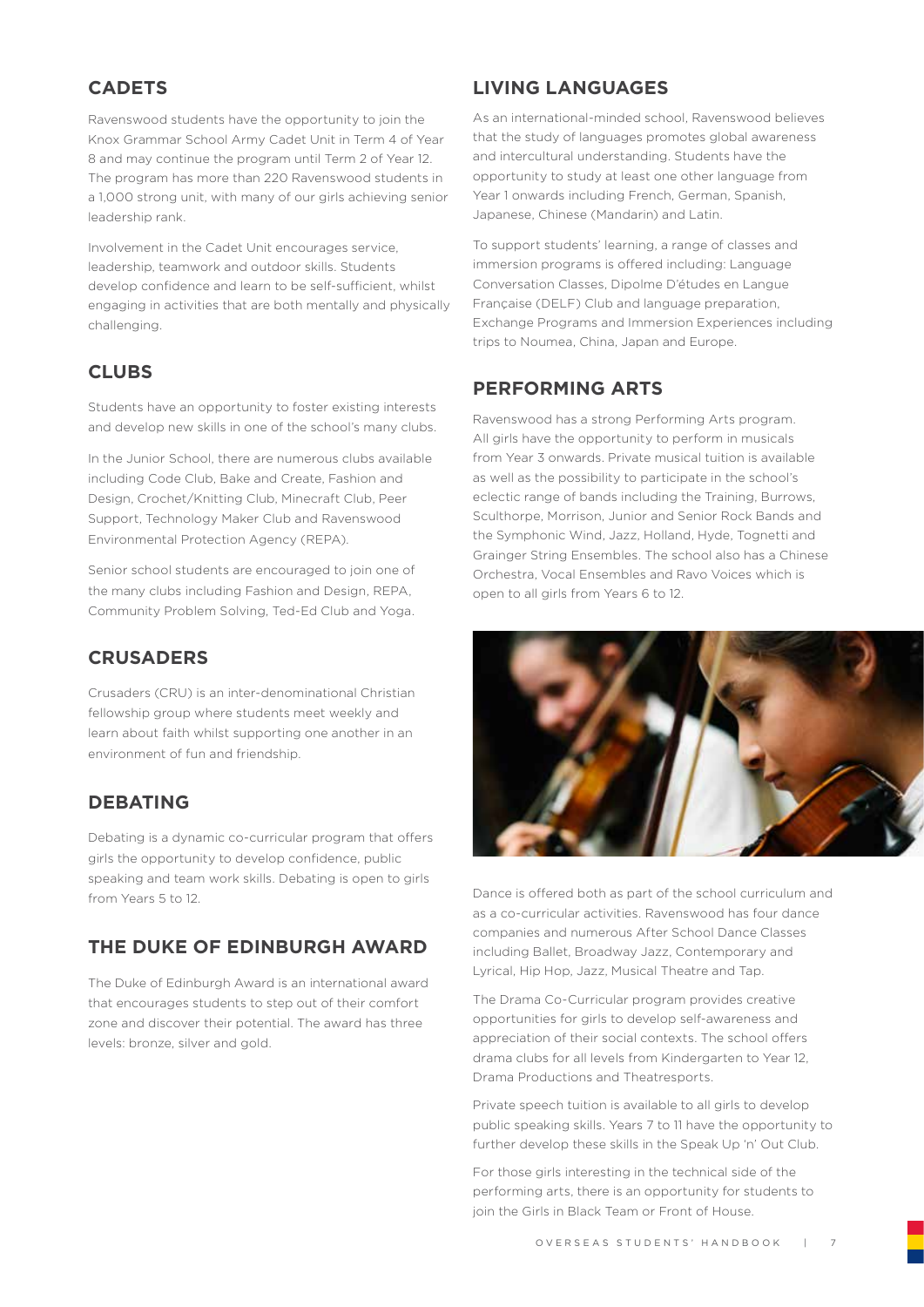## **SPORT**

Ravenswood has a dynamic sports program for girls from Kindergarten to Year 12 with many sporting opportunities available to students ranging from House, representative and elite level competitions, to fitness sessions, group and private lessons. The school philosophy is to promote physical activity to all students and provide opportunities for participation at all levels of skill. Being involved in sport promotes both physical and mental wellbeing, builds confidence, encourages teamwork and helps facilitate friendships outside of the classroom. Sport should be fun, as well as competitive and teach students how to enjoy success and accept disappointment.

On Saturday mornings, Years 3–6 teams participate in the Independent Primary School Heads of Australia (IPSHA) competitions and Secondary School teams participate in the Independent Girls Schools Sports Association (IGSSA) competitions in a variety of sports. These are graded competitions and students are selected into teams based on their level of skill, fitness and game knowledge. Ravenswood performs well in these competitions and is consistently ranked in the top five girls' schools.

A range of co-curricular sporting programs are offered including Athletics, Cross Country, Artistic Gymnastics, Mini Recreation, Junior Recreation, Senior Recreation, Development Squad, Australian Levels Program (ALP), Rhythmic Gymnastics, Rowing, Diving, Swimming, Golf and Tennis.

## **VISUAL ARTS**

Ravenswood students may choose from a range of specialist Visual Arts classes where they are encouraged to engage in creative problem-solving, conceptual thinking and self-expression.

For further information about clubs and co-curricular programs, please consult the Co-curricular Program Handbook. For the schedule of Co-curricular Programs and their requirements, please refer to the Co-curricular Program Enrolment Procedures booklet.

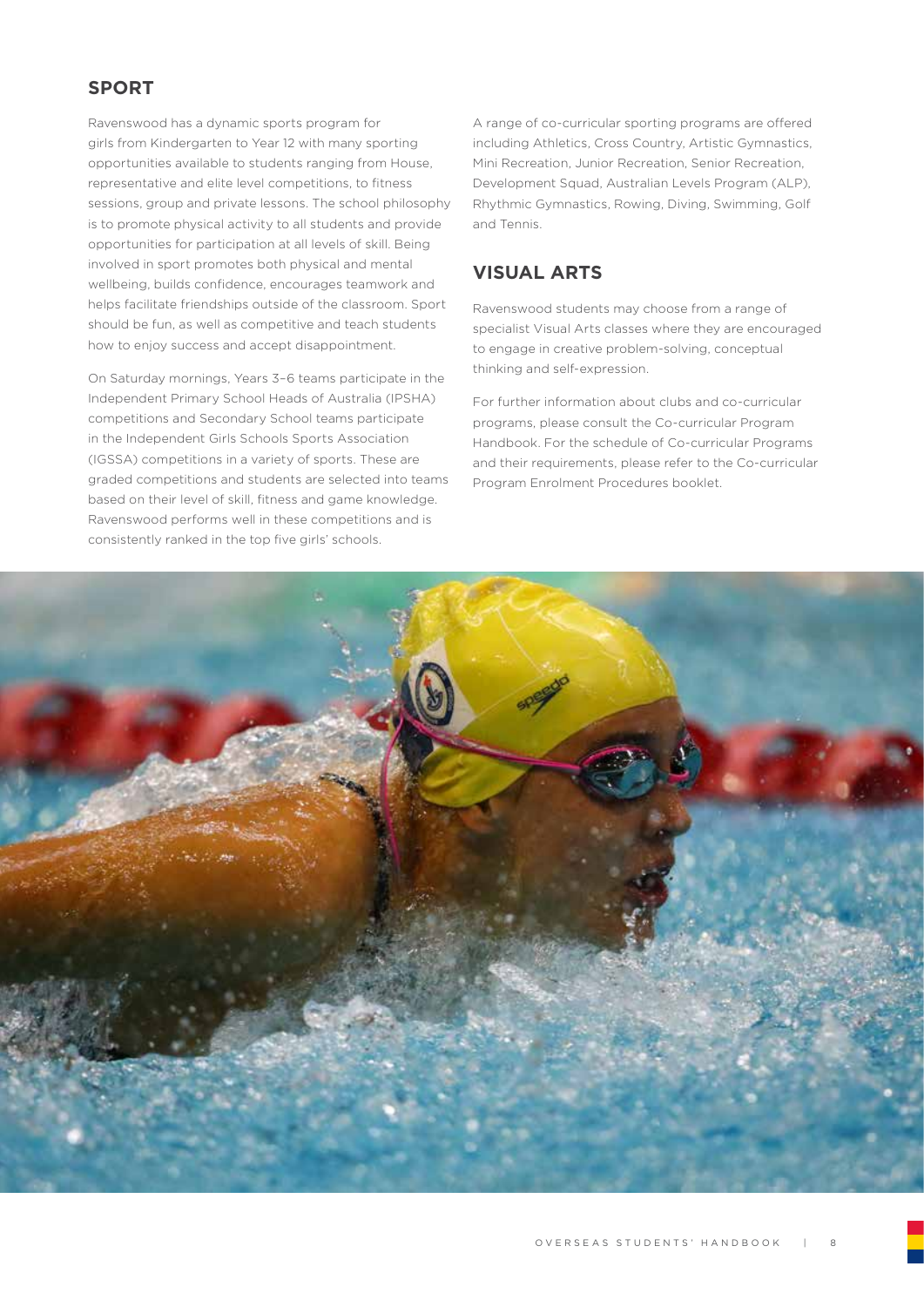## **KEY PERSONNEL**

Anne Johnstone (Principal)

Kim Bence (Deputy Principal)

Sarah Guy (Head of Junior School - Deputy Principal)

Carolyn Gavel (Head of Learning Innovation)

Pam Elliott (Head of Senior School)

Lucy Cumming (Director of Boarding)

Rebecca Carolan (Head of Enrolments)

Ying Zhuo (Assistant International Enrolments, EAL/D teacher)

Deborah Hill (Coordinator International Students, EAL/D teacher)

Juliana Whiteman (Coordinator Academic Studies)

Monique Connor (IB Coordinator)

Jon Humphries (Chaplain)



## **GENERAL INFORMATION**

#### Uniforms

The Uniform Centre is the only supplier of the school uniform and is located on the grounds of the school. It is open every Monday during school term.

#### Insurance

It is the student's responsibility to take out private insurance against accidental loss or damage to personal items such as mobile phones, cameras and iPads. Schoolissued laptops are covered by the School as part of the rental program for this equipment.

#### Mobile Phones

The school has a no phone policy. Girls are required to leave phones in their locker by 7.30am until close of school at 3.25pm.

#### **Textbooks**

A booklist is provided for each group with information as to what is required for each year group and subject. There is a bookroom open in the School on Tuesday's and Friday's during the term. Books can be ordered online prior to the commencement of the school year for delivery at home or to the school.

### Indemnity

Parents and guardians are required to give permission for their daughter to participate in all activities associated with attending Ravenswood. Parents and guardians are required to delegate authority to the Principal:

- To take whatever reasonable disciplinary action is deemed necessary to ensure the safety, wellbeing and successful conduct of the students of the School as a group or individually.
- To authorise their delegates to obtain all such medical assistance as required, and to make all such decisions as they deem necessary to preserve the health and wellbeing of the student.

Parents and guardians must:

- Submit the Medical Information Form (provided prior to commencement) regarding the student and include details of limitations which apply for any activities.
- Declare that they are not aware of any other conditions which may affect the student's ability to study or live in Australia or take part in school activities.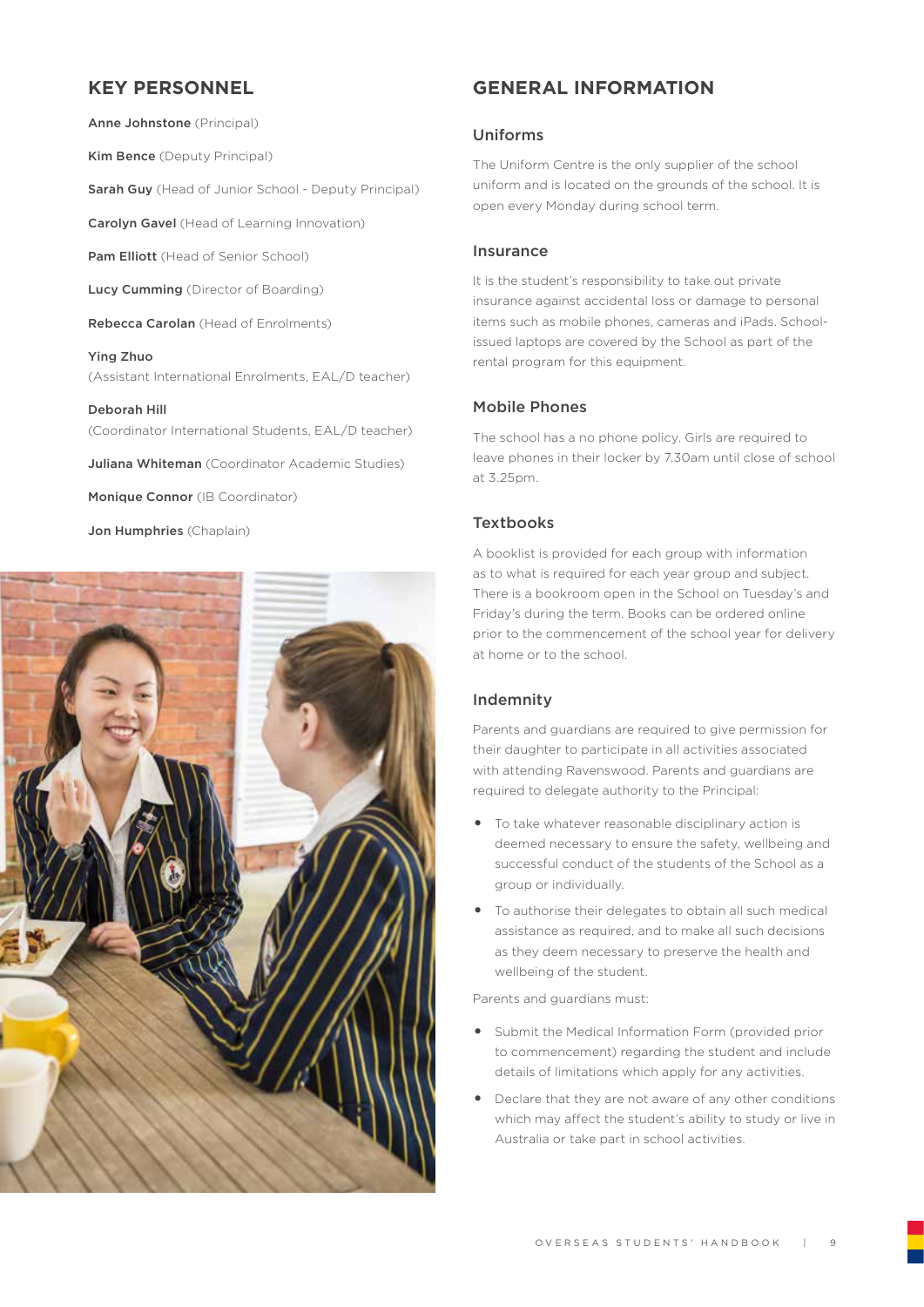### Sharing information

Information provided by the student to Ravenswood may be made available to Commonwealth and State agencies pursuant to obligations under the ESOS Act 2000 and the National Code. This information includes personal and contact details, course enrolment details and changes and the circumstances of any suspected breach by the student of a student visa condition. In other instances information collected during enrolment can be disclosed without consent where authorised or required by law.

### Change of address

The student is obliged to notify the School of any change of address of contact details within 14 days while enrolled at Ravenswood. This is to ensure that any notifications sent to the student advising of visa breaches are sent to the student's current address. Where Ravenswood has approved the student's welfare and accommodation arrangements, the student requires School approval for any changes to welfare and accommodation arrangements prior to that change.

### Privacy

Information is collected on the application form and during enrolment in order to meet our obligations to ensure student compliance with the conditions of their visas and their obligations under Australian immigration laws generally. The authority to collect this information is contained in the ESOS Act 2000, the ESOS Regulations 2001 and the National Code of Practice for Registration Authorities and Providers of Education and Training to Overseas Students (the National Code) 2018. Information collected on the enrolment form and during the course of enrolment can be provided, in certain circumstances, to the Australian government and designated authorities and, if relevant, the Tuition Assurance Scheme and the ESOS Assurance Fund Mangager. In other instances, information collected during enrolment can be disclosed without consent where authorised or required by law.

### Complaints

Ravenswood is a positive education school who is committed to the wellbeing of every student and member of the school community. Should a complaint arise, Ravenswood is committed to handling it is a professional, fair and timely manner following appropriate procedures. Please be aware that the provision of school complaints and appeals processes in no way removes the right of the student to take action under Australia's consumer protection laws.

### Customs and Quarantine

All overseas students must comply with Australia's strict custom and quarantine rules. Australia prides itself on being free from many pests and diseases found in other

parts of the world. There are strict rules regarding the entry of wildlife, plant and organic materials, drugs, weapons and firearms. All prohibited items must be declared upon arrival in Australia and luggage may be inspected. Heavy penalties apply for failure to declare prohibited items. More extensive information can be found at www.australia.gov.au.

#### **Water**

Sydney and Australia enjoy a high standard of water quality. Tap water is safe to drink in Sydney.

### **Electricity**

Australia has an electrical current of 220-240 volts, AC50Hz and uses a three-point power outlet. Adaptors may be purchased from electrical shops and at airports, if required. A voltage converter is needed if you wish to use appliances with 110 volts.

### Prescription drugs

All students are required to complete a detailed medical form listing any existing health issues and medications used to treat them. If a student has been prescribed any drugs, a letter must be provided by a doctor with details of the medication and the dosage taken. This information must be updated immediately, should there be any changes. Some medications in Australia are only available with a doctor's prescription. If clarification is needed regarding the need for prescriptions, the nursing staff in the School's Health Unit are available to assist.

### Alcohol and Smoking

Ravenswood is a non-smoking campus. It is illegal in Australia for persons under 18 years of age to buy or consume alcohol, cigarettes or other tobacco products. Smoking is prohibited in Australian airports, on public transport and in most public places.

### Academic Honesty

Students are required to complete work in an ethical and honest manner. Academic work must:

- be based on the student's individual understanding of her learning
- appropriately recognize the contributions of others through reference and citation
- be expressed in the student's own words
- respect all forms of intellectual property, including all intellectual and creative expression, patents, registered designs, trademarks, logos, moral rights and copyright. This includes images publicly available on the internet that are subject to copyright.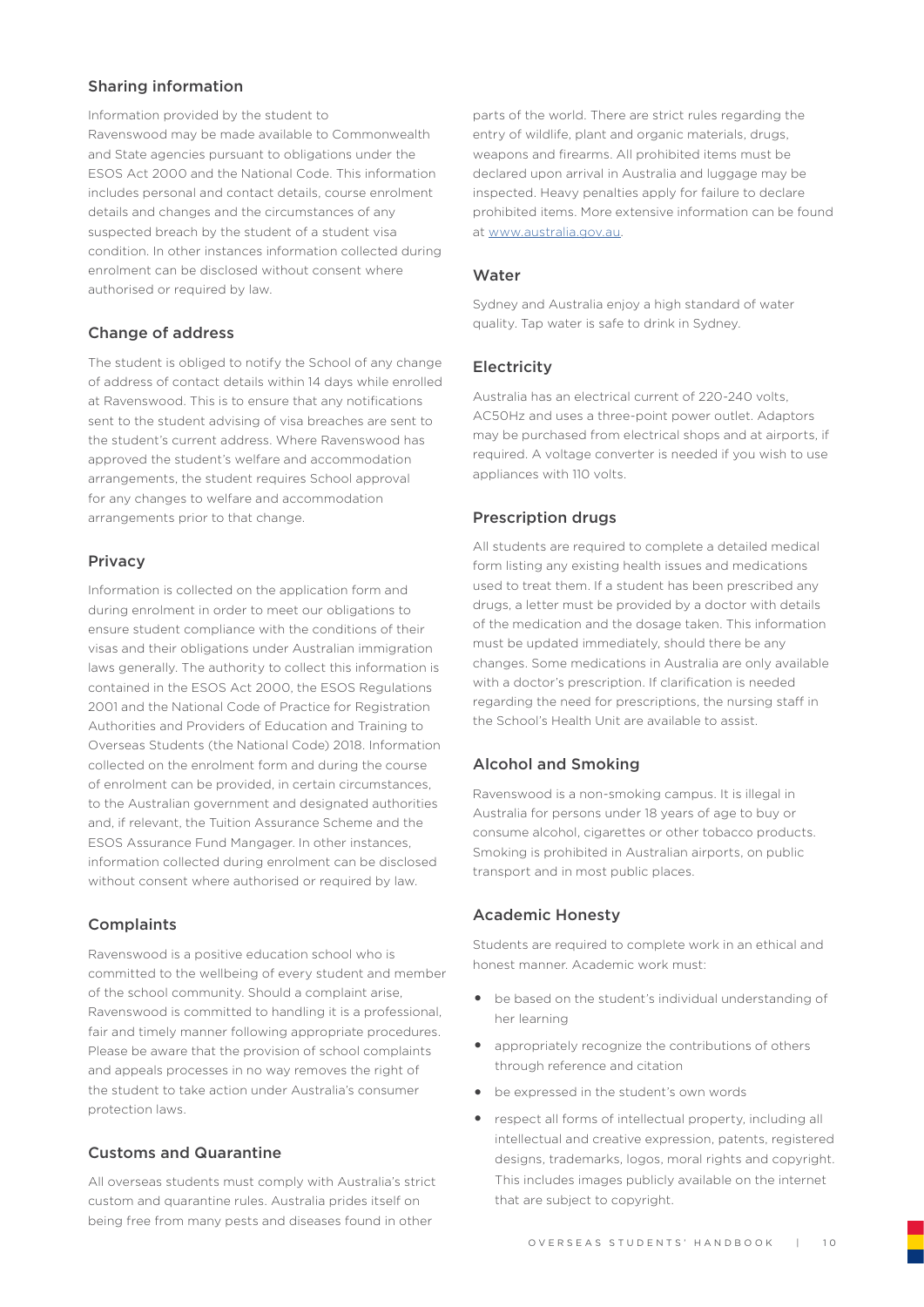### **CONDITIONS OF ENROLMENT FOR FULL FEE PAYING OVERSEAS STUDENTS**

The following requirements are in accordance with government CRICOS registration regulations and apply to all families seeking full fee paying overseas student entry to Ravenswood. Should an overseas student be admitted to Ravenswood it is acknowledged by parents and students that:

- 1. The student participates fully in the life and programs of the Ravenswood community and attend any excursions, camps or other activities organised by the School.
- 2. Parents will support the student and the school in all activities.
- 3. Parents and students acknowledge that the school's academic, dress and disciplinary regulations must be adhered to and that the Principal and staff of the school have the right to take disciplinary measures in the event of non-compliance.
- 4. Students are required to meet course requirements including submitting class task and assessments in a timely manner.
- 5. It is a requirement that all applicable tuition fees are paid upon enrolment and prior to the commencement of the course.
- 6. Subsequent tuition and boarding fees must be paid in full upon receipt of an account and prior to the date shown unless the Principal gives prior approval.
- 7. If it is a condition of entry that appropriate intensive English courses be taken prior to commencement, evidence of attendance is provided.
- 8. Tuition fees are not transferable.
- 9. Tuition fees may change for the following academic year.
- 10. The student has a current passport and shows it to the Convenor of International Students each Semester.
- 11. All students under the age of 18 are required to live in the Boarding House or in accommodation with a parent approved by the school as part of their enrolment conditions. Enrolment will be terminated if a student breaches this condition.
- 12. Students 18 years of age and over will be required to live in the Boarding House unless private arrangements are approved by the Principal, prior to such arrangements being made. Enrolment may be terminated if students breach this condition.
- 13. Students residing in the Boarding House must advise the Director of Boarding and the Coordinator International Students of their accommodation during school holiday periods together with travel arrangements and proof of any travel documentation four weeks prior to the end of each term.
- 14. Students on student visas must comply with the conditions of their visas to maintain a minimum of 80 percent attendance for each term.
- 15. Students must advise Ravenswood immediately of any changes in their contact details.
- 16. Students on student visas must maintain satisfactory progress which will be assessed by maintaining regular and punctual attendance, completing prescribed tasks and homework and abiding by the School's rules, student dress code and conduct. Should the student not comply with these conditions their enrolment and visa may be cancelled.
- 17. Holiday travel must be taken in the official school breaks. The Principal must approve any variation prior to plans being finalised.



- 18. Ravenswood shall not be liable for any loss, damage or injury to persons or property. Students are advised to take out personal insurance to cover private property in addition to the compulsory Overseas Student Health Cover
- 19. Should a student wish to transfer from Ravenswood to another education provider before she has completed the first six months of study, permission must be obtained from the School and a transfer form completed.
- 20. Refunds are paid in accordance with Ravenswood's Terms and Conditions.
- 21. Information provided to Ravenswood may be made avilable to Commonwealth and State agencies as required by law.
- 22. The School may suspend or terminate enrolment at its discretion for failure to comply with these conditions or any other serious breach of the School's rules and regulations. This is subject to the Complaints and Appeals Policy.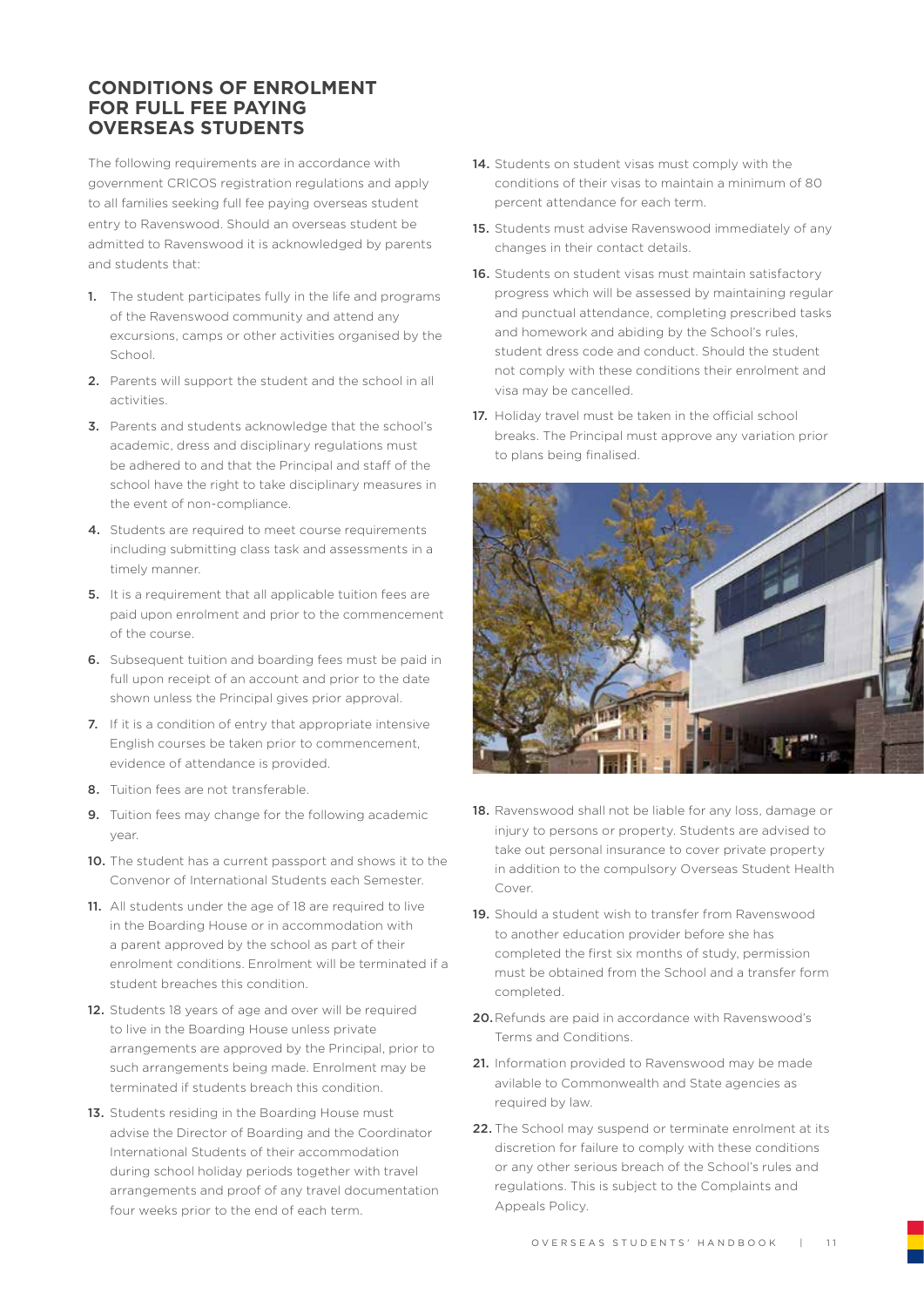# **OVERSEAS STUDENT COMPLIANCE**

Ravenswood is committed to complying with the ESOS Act and other related legislation to provide students with an optimal educational and cultural experience. The school complies with all legal requirements related to the enrolment of overseas students including the:

- Education Services for Overseas Students (ESOS) Act 2000
- ESOS Regulations 2001
- National Code of Practice for registration authorities and providers of education and training to overseas students (The National Code 2018)
- Australian consumer law.

The ESOS Act 2000 and other related legislation has been designed to protect the interests of students coming to Australia on student visas (500 visas). The legislation aims to protect and enhance Australia's reputation as a provider of quality education, to provide tuition protection, and to support the integrity of the student visa program.

The Australian government is committed to ensuring that overseas students have a positive education experience in Australia. The ESOS Act and related laws protect overseas students through:

- The ESOS legislation and associated reforms
- The National Code
- The Overseas Students Ombudsman
- The Tuition Protection Service

Further information regarding students' rights and obligations under the ESOS Framework is available at https://internationaleducation.gov.au.

## **PROTECTION FOR OVERSEAS STUDENTS**

All overseas students on a student visa must study with an education provider in a course listed on the Commonwealth Register of Institutions and Courses for Overseas Students (CRICOS).

Ravenswood is a registered CRICOS provider 02306K. CRICOS registration guarantees that the course and the education provider meet the high standards required to offer educational services to overseas students.

# **RIGHTS OF OVERSEAS STUDENTS**

The ESOS framework protects the rights of overseas students including the right:

- To receive, prior to enrolment, current and accurate information about the course, fees, modes of study and other information from the provider. Students under 18 years of age will only be granted a visa if there are suitable arrangements in place for their accommodation and welfare.
- To receive the standard and form of education paid for by the student and their parents. The ESOS Framework includes consumer protection to enable students and their parents to receive a refund or be placed in another course if the chosen provider is unable to teach the course.
- To receive an outline concerning:
	- i) How to use your provider's support services
	- ii) Who the contact staff are for overseas students
	- iii) If you can apply for a course credit, when your enrolment can be deferred, suspended or cancelled
	- iv) What your provider's requirements are for satisfactory progress in the courses that you are studying
	- v) If attendance will be monitored for those courses
	- vi) What will happen if you want to change providers
	- vii) How to use your provider's Complaints and Appeals Policy.

## **YOUR RESPONSIBILITIES**

As an overseas student on a student visa, you have the responsibility to:

- Satisfy your student visa conditions
- Maintain your Overseas Student Health Cover (OSCH) for the full period of your visa
- Meet the terms and conditions of the written agreement with your provider
- Inform your provider if you intend to change address
- If you are under 18 years of age, maintain your approved accommodation and welfare arrangements.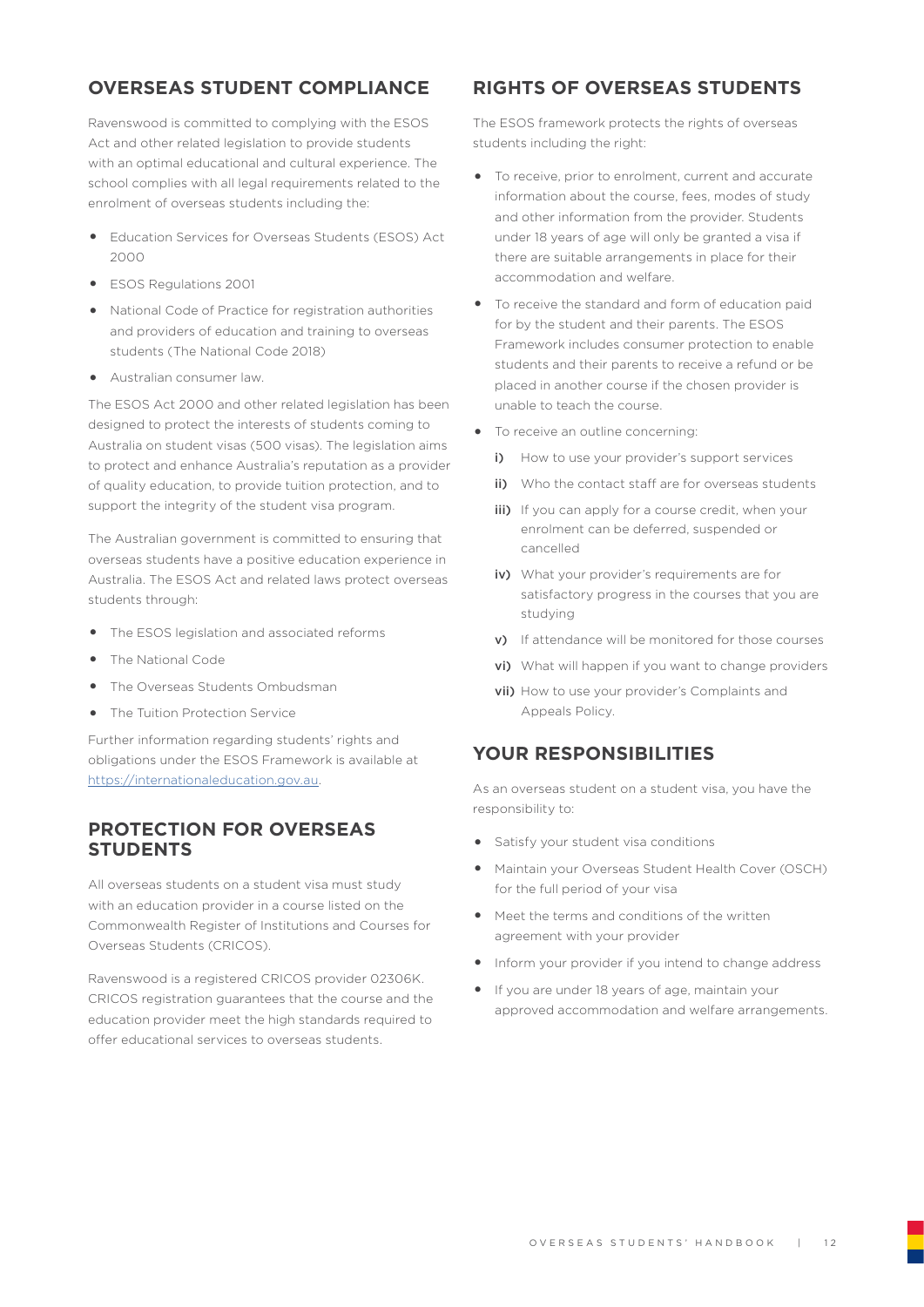# **TUITION PROTECTION SERVICE**

Ravenswood pays an annual Tuition Protection Service (TPS) Levy for overseas students to meet all obligations as a CRICOS provider. Protection of tuition fees paid in advance by student visa holders is undertaken in accordance with the ESOS requirements and the Tuition Protection Service Framework.

In the unlikely event that the school is unable to deliver the student's course in full the student will be offered a refund of full pre-paid tuition fee less the non-refundable Registration Fee and Entrance Fee.

If the school is unable to provide a refund, the Tuition Protection Service will assist the student to find an alternative course or arrange a refund of the student's unspent tuition fees, is a suitable alternative is not found.

## **OVERSEAS STUDENT OMBUDSMAN**

The Overseas Student Ombudsman provides a free, independent and impartial service that can investigate complaints about problems affecting prospective, current or former overseas students. More information is available at www.ombudsman.gov.au.

### **FULL FEE PAYING OVERSEAS STUDENT POLICIES**

The following policies and handbooks are available on Ravenswood's website at www.ravenswood.nsw.edu.au:

The policies listed below fulfil Ravenswood's obligations under the National Code for Providers of Education and Training to Overseas Students 2018 Standards:

- **Standard 1:** Marketing Information and practices
- **Standard 2:** Recruitment of an Overseas student
- **Standard 3:** Formalisation of enrolment and written agreements
- **Standard 4: Education agents**
- **Standard 5: Younger overseas students**
- **Standard 6:** Overseas student support services
- **Standard 7:** Overseas student transfers
- **Standard 8:** Overseas student visa requirements
- **Standard 9:** Deferring, suspending or cancelling overseas student enrolment
- **Standard 10: Complaints and appeals**
- **Standard 11:** Additional registration requirements

### **PROGRAMS OF STUDY**

Ravenswood is proud to be a lighthouse school for positive education for girls from Kindergarten to Year 12.

#### Junior School - Kindergarten to Year 6

The school is accredited as an International Baccalaureate Primary Years Program (PYP) program and teaches this in conjunction with the NSW Education Standards Authority curriculum. The program nurtures and develops students to become lifelong learners and global citizens. The program is guided by six transdisciplinary themes of global significance, with students developing their conceptual understandings and strengthening their knowledge and skills across and beyond subject areas.

#### Secondary School - Years 7 to 12

There are six years of secondary schooling. All girls follow the same program in Years 7 to 10. In Years 11 and 12, girls may choose to study either the New South Wales Higher School Certificate (HSC) or the International Baccalaureate Diploma (IB). Both courses are two years in duration with final examinations being held in October/ November of Year 12. The courses are recognised internationally and are essential for a student seeking university entry. Students are supported in their pathway to university entry by our Career Pathways staff member.